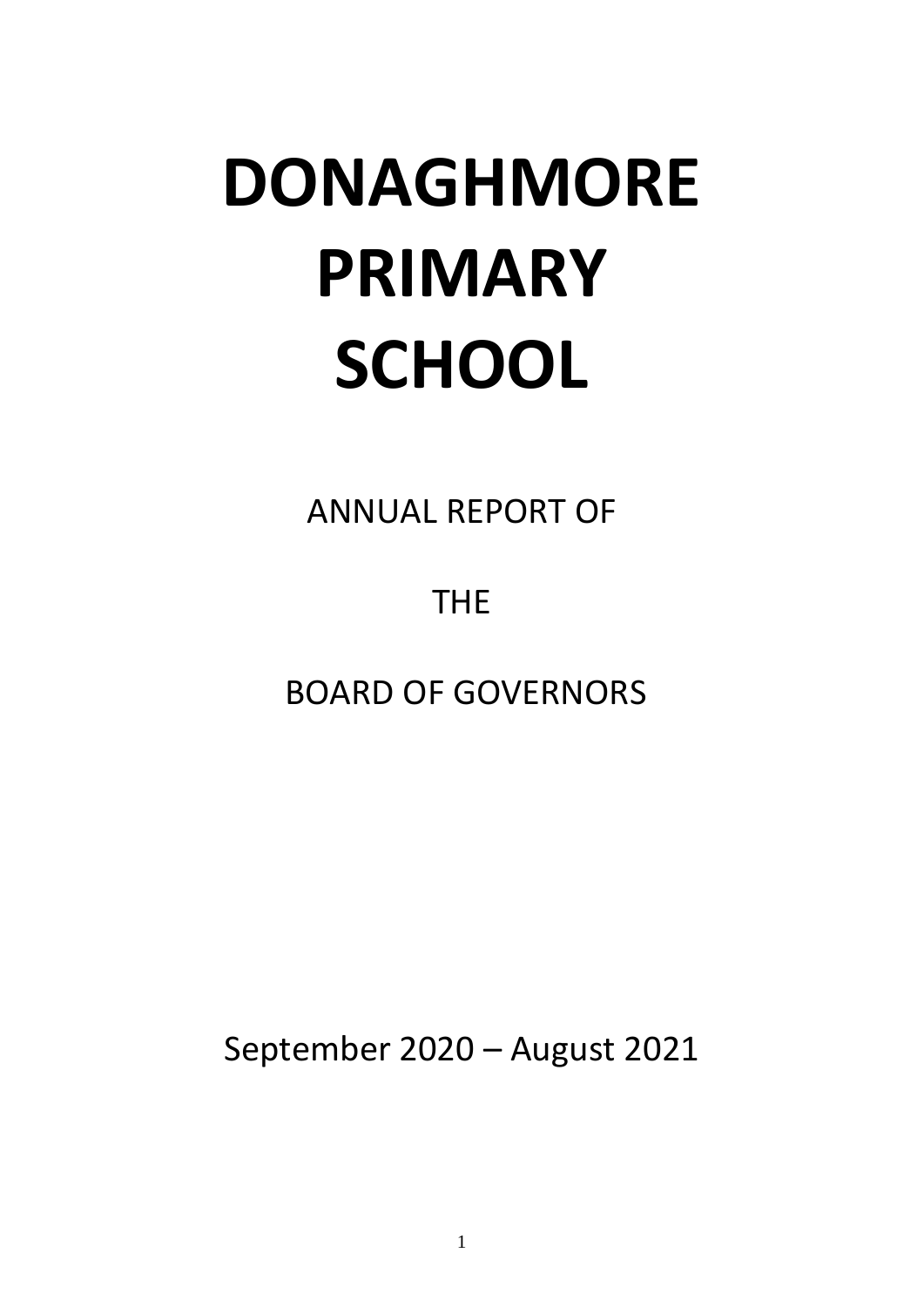# **Annual Report of the**

# **BOARD OF GOVERNORS OF DONAGHMORE PS**

#### **ANNUAL REPORT**

## **2020/2021**

#### **CONTENTS**

| Chairman's Letter                                   |   |
|-----------------------------------------------------|---|
| Membership of the Board of Governors; Pastoral Care | 4 |
| <b>Financial Statement;</b>                         | 4 |
| Staffing Complement 2020/2021                       | 5 |
| Special Needs; PTA                                  | 6 |
| Review of the Year including community links        |   |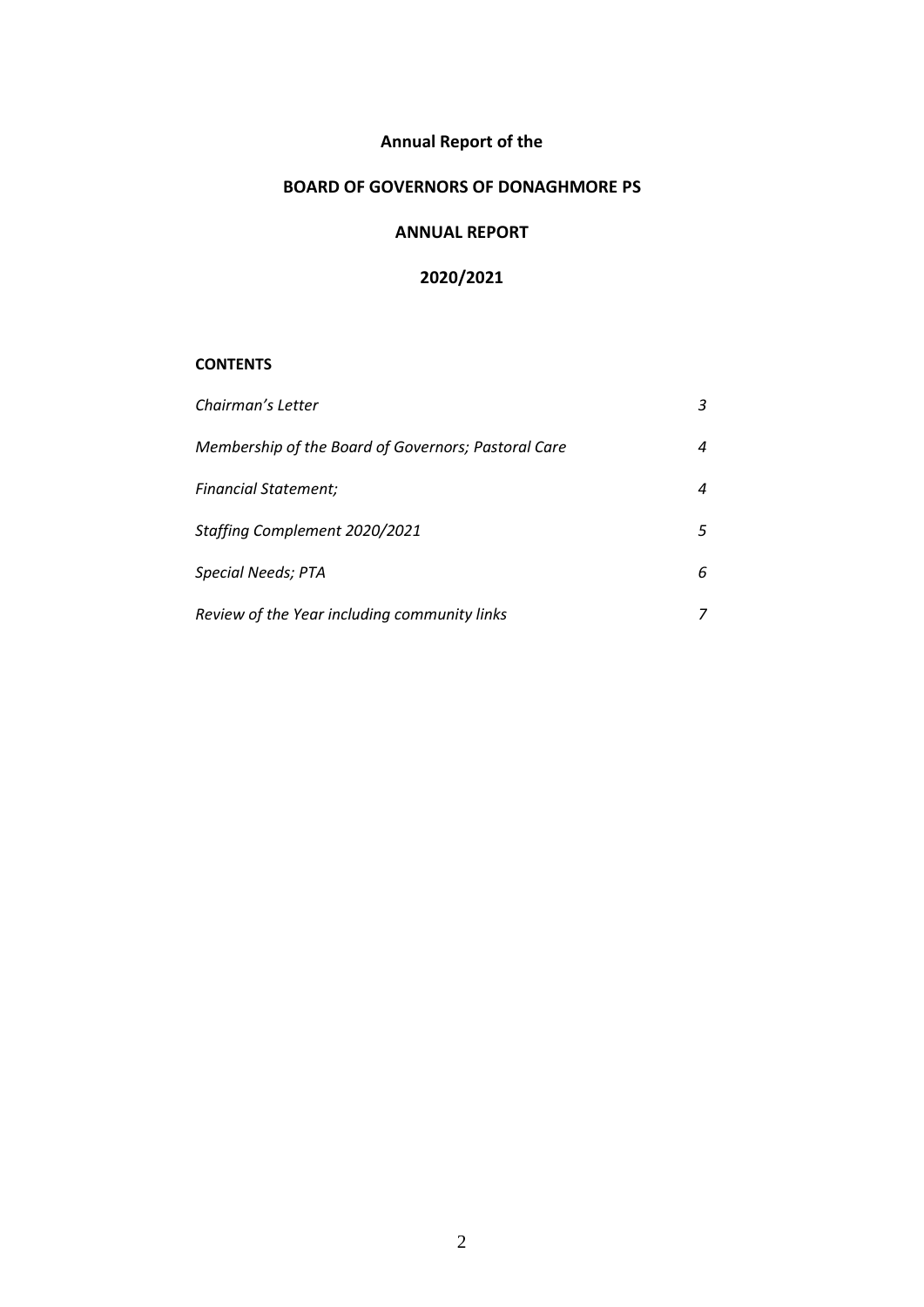#### **Donaghmore Primary School 35 Main Street Donaghmore BT70 3EZ**

Principal: Mrs L Watt BEd, Med
Telephone: (028) 8776 1503

29th March 2022

Dear Parent/Guardian

On behalf of the Board of Governors I am pleased to present this Annual Report.

Although the report is largely a review of the academic year from September 2020 to June 2021, it contains a list of Governors together with a note of their main responsibilities and outlines the school's involvement in many community events.

The Annual Parents' Meeting is now optional and as has been the case for the last few years, we will not be holding one this year. However, if you wish to raise an issue or seek clarification on any matter raised in the report, please forward your request in writing to the Secretary of the Board of Governors, Mrs Watt at the school.

As the report shows, the past year was again a very successful. It was certainly a unique year, with school closures for the greatest part of term 2 as a result of the prevalence of Covid 19 in the community. Google classroom again took over and learning experiences remained varied and engaging.

The Governors appreciate the work of the Principal Mrs Watt, the teaching and support staff, outside organisations, the PTA and local clergy and church representatives.

Governors commit a great deal of time to serve the school. They are extremely interested in the school and their continued support is much valued.

Finally, I would like to thank you for your support of this school over the past year; it is very much appreciated.

Yours sincerely

James I Paisley Chairman, Board of Governors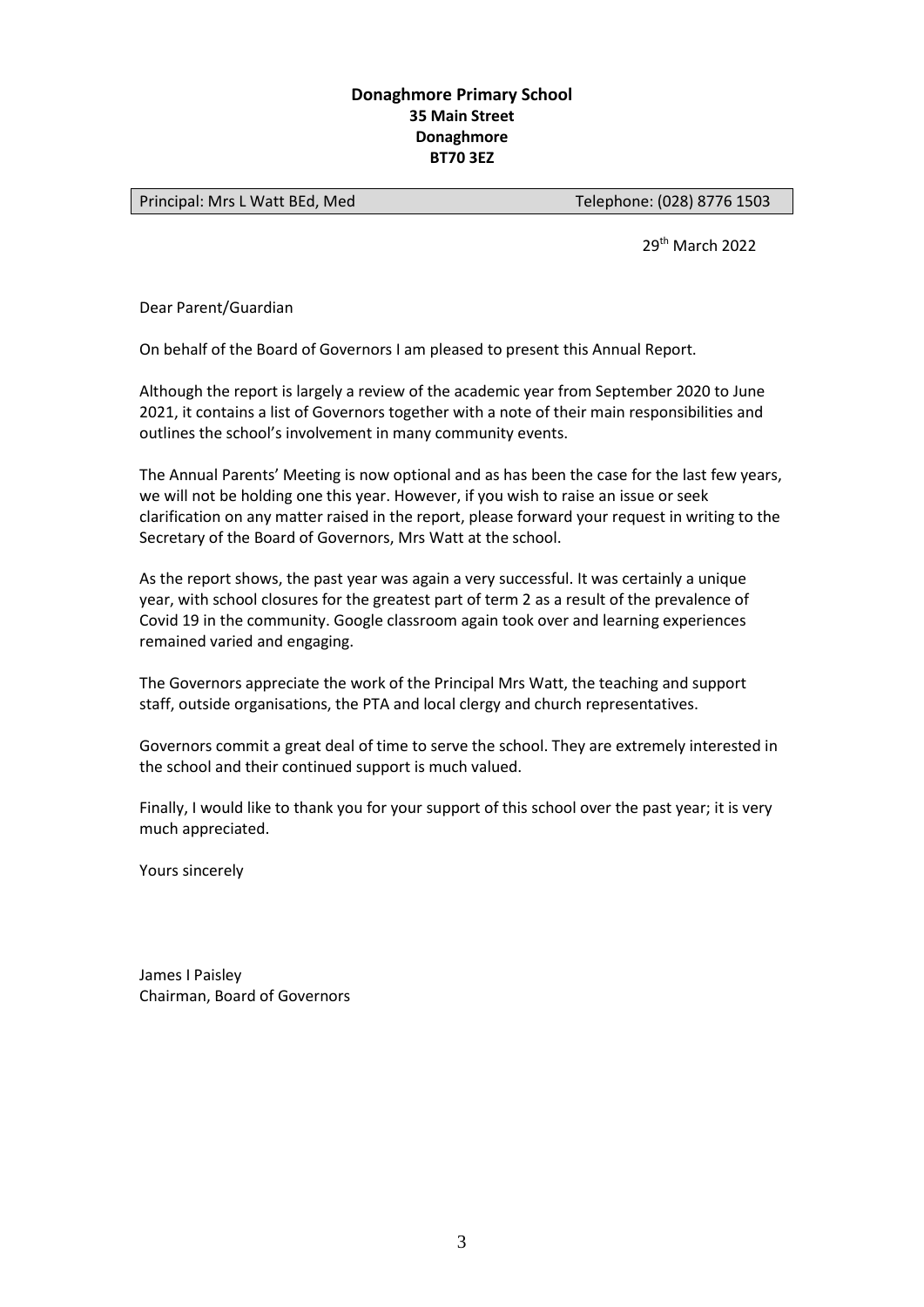#### **Membership of the Board of Governors for Donaghmore PS**

#### **2018-2022**

**Chairman**  Mr I Paisley

#### **Board Representatives**

Mrs J Henry Mr I Paisley

#### **Transferor Representatives**

Ms E Boyle Mr F Kelly Mrs K Rainey Mrs P Ferguson

**Parent Representatives**

Mrs A Hayes Mr G Watt

**Assistant Teachers' Representative** Mrs J Parks

**Principal/Secretary** (Non-voting member) Mrs L Watt

#### **Governor Responsibilities**

The Governors are ultimately responsible for the overall management of the school. They are required to meet for a minimum of three times each year but in practice meet more often than this.

#### **Some of their duties include: -**

- The oversight of the curriculum
- The control of the Budget
- **The provision of information to parents**
- **The selection of staff**
- The maintenance of the premises (*shared with the EA*)
- **F** The Admissions' Policy
- **F** Fostering links with the local community
- The safety and welfare of the Pupils and Staff

#### **The Security of pupils and Staff**

The responsibility we have for providing adequate security arrangements for both pupils and staff in school is one we take very seriously. All visitors to the school are vetted using the Security system. The monitor is in Mrs Watt's classroom and she decides if a person is to be admitted to the premises. If Mrs Watt is absent, Mrs Parks and/or Mrs Bennett is consulted regarding the admission of visitors. Children are taught not to open the outside door. Individuals entering school for limited periods, for example, to make deliveries, or visitors for a meeting, are not left unsupervised with children.

#### **Pastoral Care – Child Protection**

The Governors are profoundly aware of the issue of Child Protection in education. The school has a Child Protection Policy; the designated teacher Mrs Parks and the deputy designated teacher Mrs Watt have received up-to-date training. All the staff, both teaching and non-teaching, are trained in the issues of Child Protection.

#### **Financial Statement**

The balance in the School LMS account at the end of March 2021 was £ XXX . The Balance in the school First Trust account at the end of August 2020 was £7,241.52.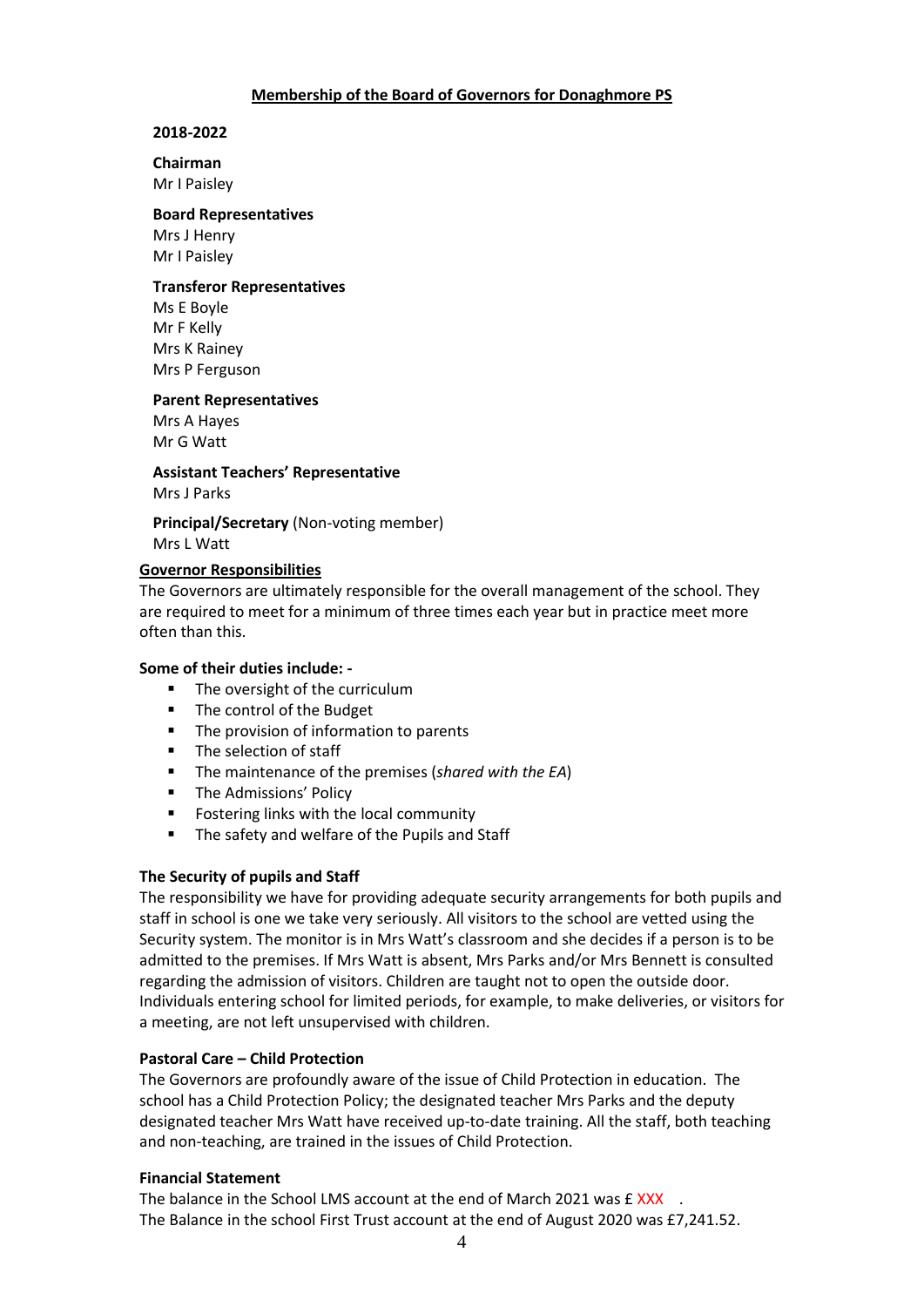# **Donaghmore Primary School**

# **Staffing Complement 2020/2021**

#### **Teaching Staff**

| Mrs L Watt    | Principal + P6/7 teacher                                    |
|---------------|-------------------------------------------------------------|
| Mrs J Bennett | P3/4 teacher 2 days per week + P6/7 teacher 2 days per week |
| Mrs J Parks   | P3/4 teacher 3 days per week                                |
| Mrs N Gaw     | P1/2 teacher 4 days per week                                |
| Mrs R Kelly   | P1/2 teacher 1 day per week                                 |

## **Ancillary Staff**

| Mrs S Gates       | P1/2 Classroom Assistant                                         |
|-------------------|------------------------------------------------------------------|
| Mrs H Cuddy       | <b>Classroom Assistant and Lunch Supervisory Assistant</b>       |
| Miss K Lagan      | Classroom Assistant and cleaner                                  |
| Mrs A Paisley     | <b>Classroom Assistant and Lunch Supervisory Assistant</b>       |
| Mrs Jill Burnside | Building Supervisor, Supervisory Assistant 8.10-9am, 1.45-4.45pm |
| Mrs K Haughey     | Kitchen Assistant                                                |
| Mrs S Khan        | <b>Clerical Assistant</b>                                        |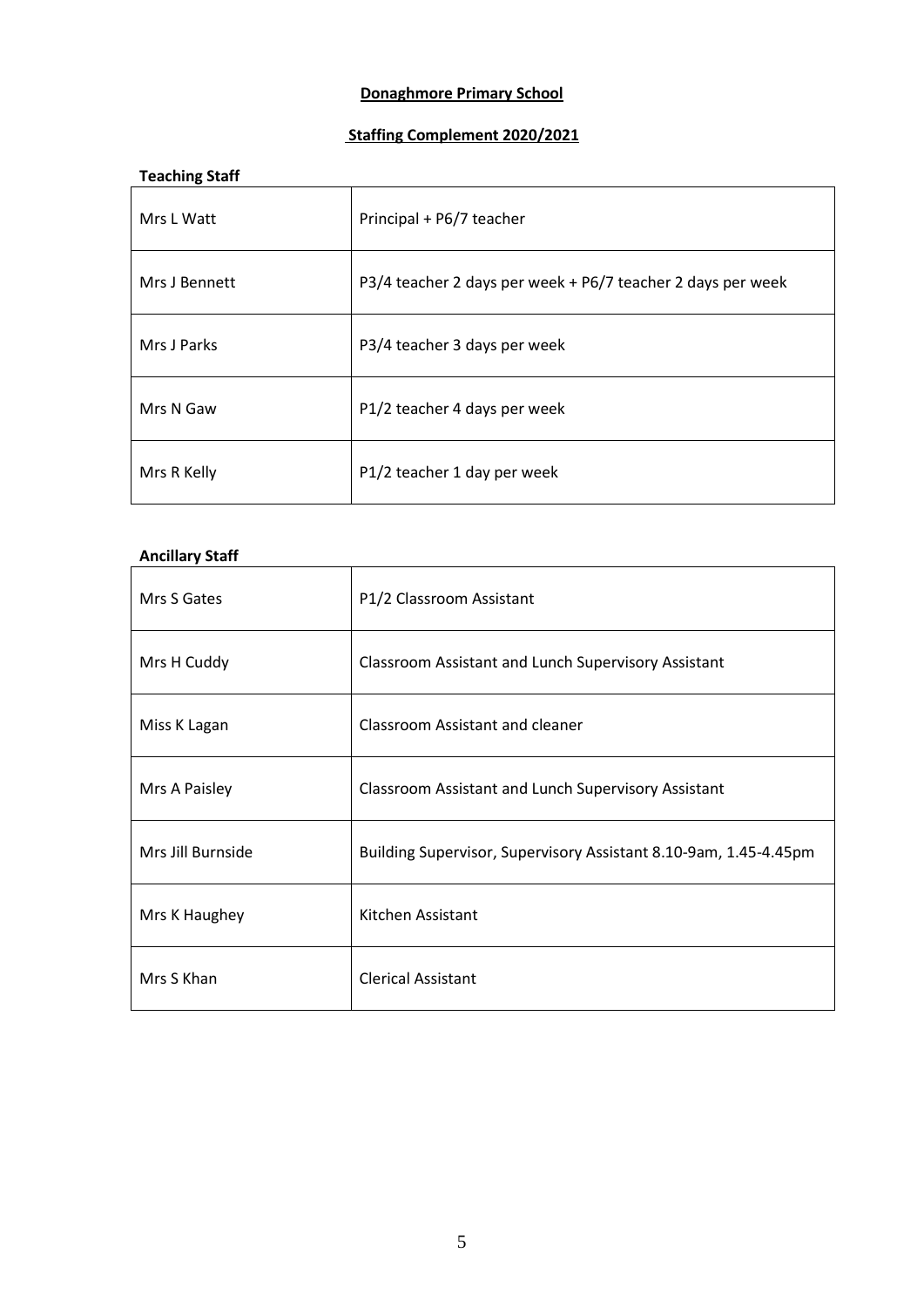#### **SPECIAL EDUCATIONAL NEEDS**

The School implements the Code of Practice for Special Educational Needs. In line with the Code of Practice the school identifies and assesses any child with Special Educational Needs. The School follows the Guidelines laid down in the Code of Practice. We support children at various stages (1 to 5), and develop individualized plans when needed. These plans are closely monitored and evaluated, and any changes to these plans are carried out, depending on the progress the child makes.

In class, tasks are differentiated appropriately to the needs of the individual child, and the pupil teacher ratio has been kept low to facilitate this.

The school has established a working relationship with the Special Educational Needs Section within the EA and the Psychology Service. This ensures that children are provided with appropriate support, and offered every opportunity to succeed.

#### **PTA Fundraising**

The PTA did not arrange any fundraising events during the 2020/21 school year.

| PTA purchases for the school during 2020/2021 included: |      |
|---------------------------------------------------------|------|
| Leaving gift:                                           | £100 |
| Annual Subscription to Parent Kind:                     | £ 69 |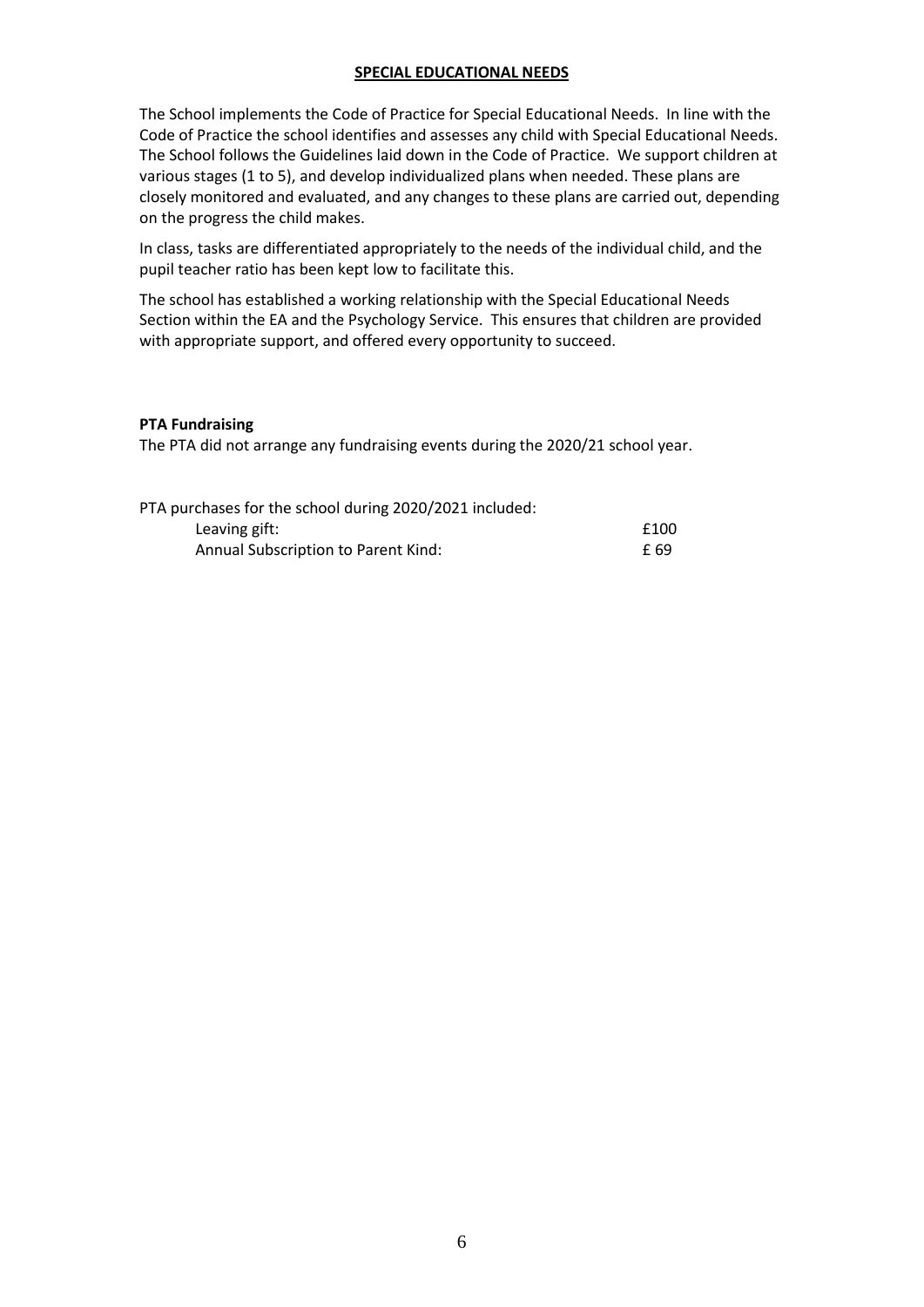#### **REVIEW OF THE YEAR INCLUDING COMMUNITY LINKS**

There were 67 pupils enrolled in school by October 2020.

Fourteen P7 pupils transferred from Donaghmore Primary School in June 2021. Four transferred to the Royal School Dungannon, eight transferred to Drumglass High School, one transferred to St Ciaran's College and one to Cookstown High School.

#### **Attendance**

The attendance figure for the school year 2020/2021 was 98%

#### **Consultation with Parents**

Two written reports were issued during the 2020/21 school year; one in November 2020 and the other in June 2021. On both occasions parents were given opportunity to talk with their child's/children's teacher/s.

#### **Review of the Year**

Due to the continued effect of the Coronavirus pandemic, 2020/21 was another school year with a difference. Many aspects of school life had to be rethought to help ensure the safety of all. Timetables within school changed to ensure each class was separated from others and regrettably we were no longer able to welcome parents and visitors into the school building.

Homeworks, and some KS2 classwork, continued to be set on Google Classroom and this ensured a smooth transition when the vast majority of children returned to learning from home during term 2.

During this time, Google Classroom was used extensively to engage children in learning and we were fortunate that most parents worked with teachers to support the children. A literacy and numeracy activity was posted to each group in each class, each day from Monday to Friday. Each group in the P6/7 class met their teacher for literacy and numeracy Zoom sessions six times each week; a number of parents joined in too. These approaches ensured work was differentiated to suit each child. In addition to this, fun challenges were set.

When work was submitted for teachers to mark, teachers sent personal comments to the children. Parents were asked to send photos of children at work to the school email address and these were then posted on the school website. [\(www.donaghmoreps.co.uk\)](http://www.donaghmoreps.co.uk/). This kept the school community together.

Although educational trips and visits were halted for most of the school year, the weather was braved throughout the year and teachers made excellent use of outdoor space to create learning opportunities that spanned the curriculum.

Due to the avoidance of social gatherings, our approach to celebrating Christmas also had to change. In collaboration with parents, a virtual nativity video was produced and shared with everyone on the school website. Santa sent a virtual video message to the children and this was shared with each class. The annual candy cane hunt went ahead though and in the run up to Christmas, the children enjoyed a treat lunch.

ECO activities remained a focus both in school and during home learning and at the end of the year, the school community was delighted to receive its fourth green flag.

This year, children participated in the Big School Bird Watch from home.